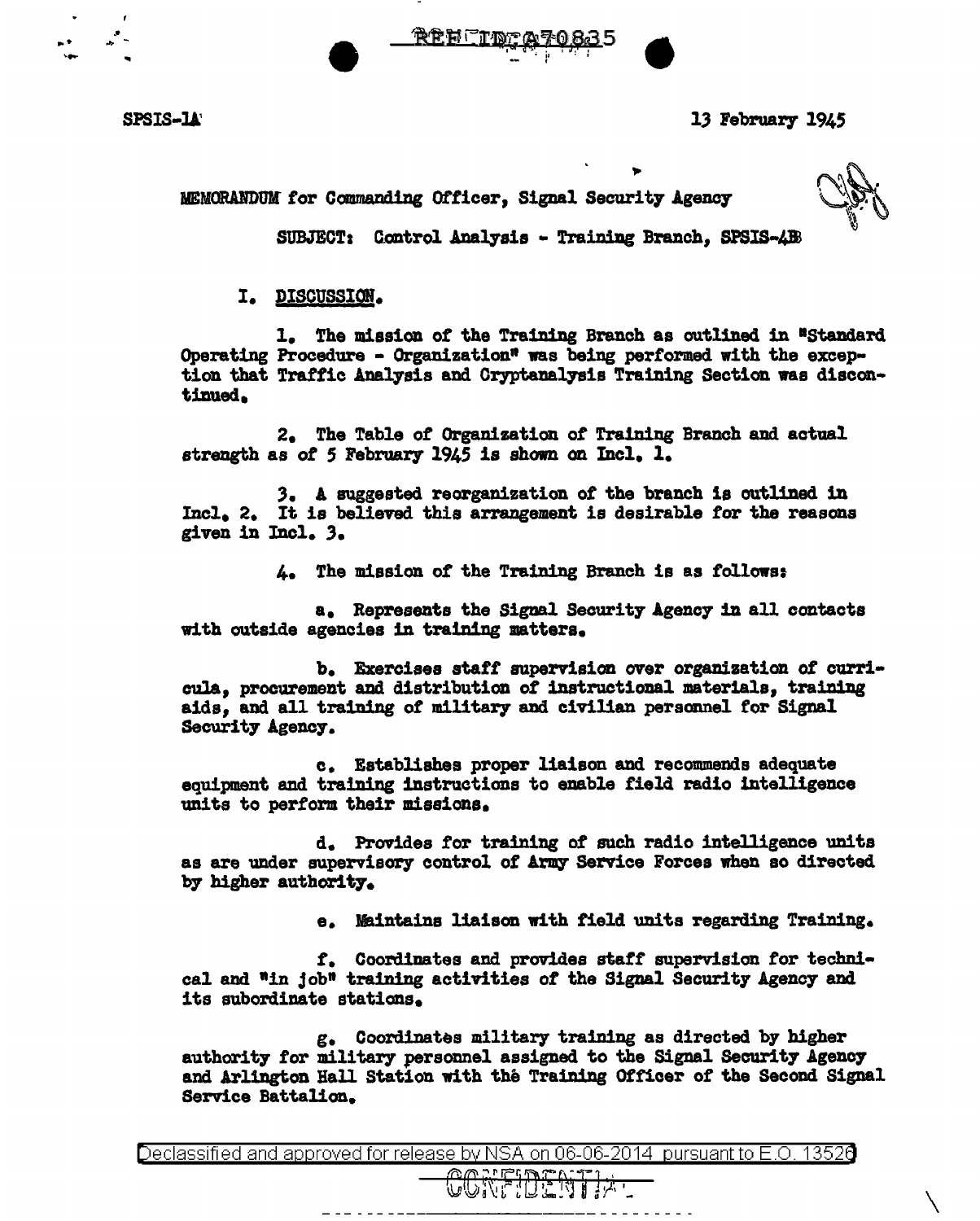



SPSIS-lA (13 February 1945)

.<br>أحياء<br>من

h. Conducts extension courses in Cryptography and Cryptanalysis for the Army and for especially selected civilian personnel.

1. Directs the mintenance of a film library, including procurement and projection of training films, film strips, and film bulletins.

5. These functions fall into four general categories.

a. To represent Signal Security Agency in all contacts with outside agencies in training having to do with communications security, radio intelligence and radio counter measures. This includes the following:

- ' (l) Contacts are maintained with OCSigO for matters affecting Army Service Forces and with Army Air Forces and Army Ground Forces. In the exercise of these functions, Training Branch works directly with other branches at the Signal Security Agency. With the exception of the subject, •Radio Intercept and Direction-Finder Training,• training material used is prepared by the operating branches, the training schedules and the coordination of the training being effected by Training Branch.
- (2) Where personnel in the "Advanced Radio Courses School or in a Signal Corps unassigned status are involved, Training Branch performs the additional function *ot* coordinating their placement on ccmapletion of training.
- (3) In the case of communications security training, Training Branch works with Cryptographic Branch and Protective Security Branch. On matters of radio counter measures training, Protective Security Branch is the branch with which coordination is maintained.
- $(4)$  In the case of cryptanalysis and traffic analysis phases of radio intelligence training, staff supervision only is exercised b7 the Training Branch, with actual training controlled by the Intelligence Division.
- (5) In the intercept and direction-tinder training phases, the Training Branch not only exercises staff supervision, but actually conducts the training.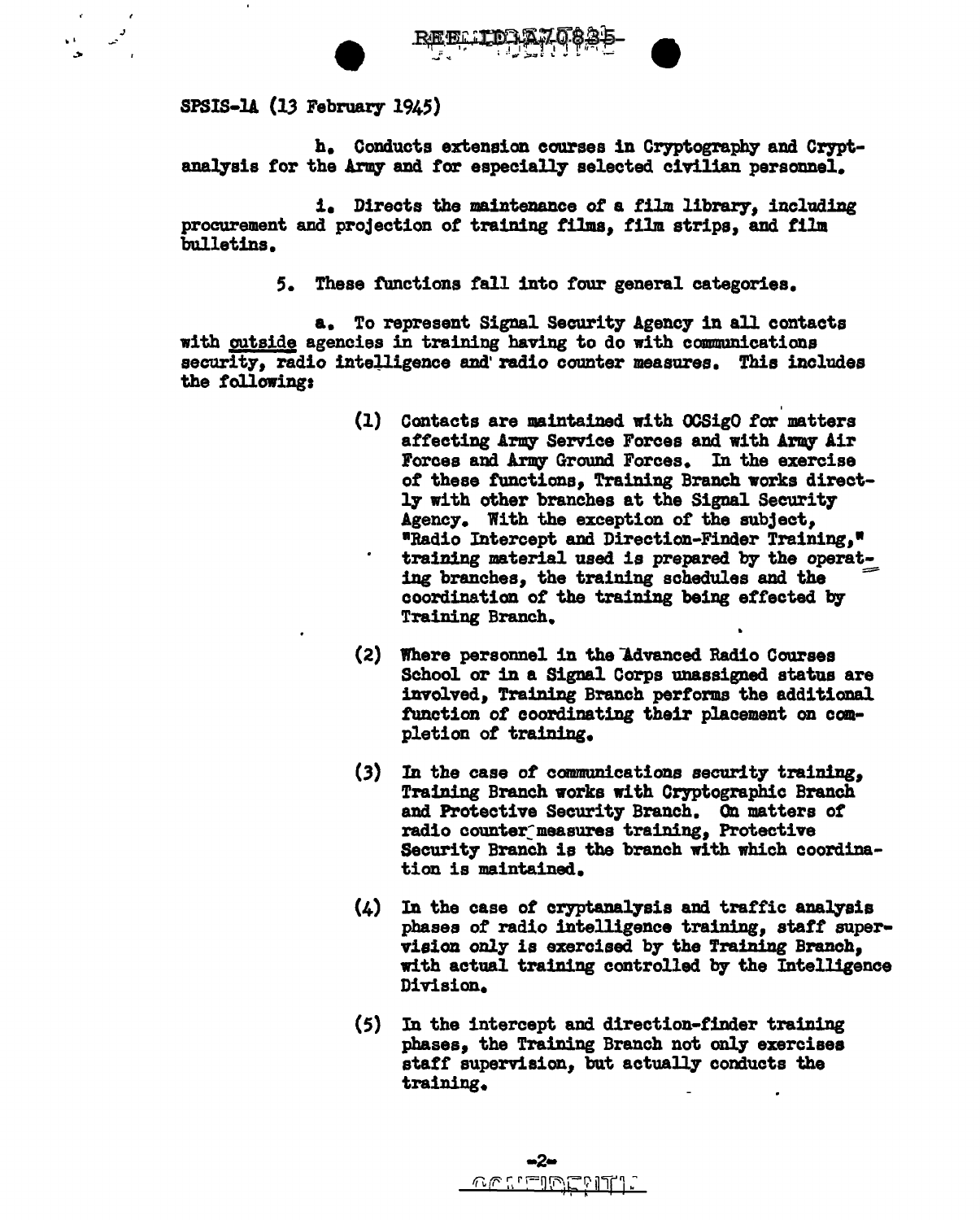

 $SPSIS-LA (13 February 1945)$ 

-·

-·

- (6) As an allied function, supervision of radio intelligence specialists training at Signal Corps schools is exercised by Training Branch, through Military Training Branch, OCSigO.
- $(7)$  The Training Branch in the exercise of its function of contacting outside agencies on training matters, acts purely in a staff supervisory capacity. Officers sent to Army Service Forces. Army Air Forces, and Army Ground Forces schools are not assigned to Training Branch, but are specialists from the technical branches *ot* Signal Security Agency, supervised by Training Branch.
- (8) In December 1944,  $^{\prime\prime}$ C<sup>R</sup> Branch, under the direction of the Training Branch, sent four officers to contact the communications schools of the Army Ground Forces. This was an experiment but proved so beneficial that plans are now under way for continuation and expansion of this program, on a basis where the Army Air Forces and the Army Ground Forces schools will be visited under a regular schedule. Thia will require 12 additional officers for "C" Branch, and the necessary additional officers in Training Branch to administer this function. It is believed advisable that officers of rank higher than 2nd Lieutenant be utilized for this training, to the end that the course of instruction as developed at Signal Security Agency be followed. A 2nd Lieutenant often does not feel he can insist, or in some instances actually cannot follow the procedure laid out at Signal Security Agency when changes are desired by an officer of higher rating at the school where the training course is given.
- (9) In the matter of the preparation of' training manuals and material of value for training purposes, the supervision *ot* which is a responsibility of Training Branch, the following will indicate how far this is from satisfactory:
	- (a) Training Branch had in preparation a manual · concerning Japa.nese Badio Operating Procedure intended for use in training radio intercept and direction-tinder operators. During the preparation of the manual the form of its contents was coordinated fran time to time with representatives of Traffic Analysis and Control Branch.

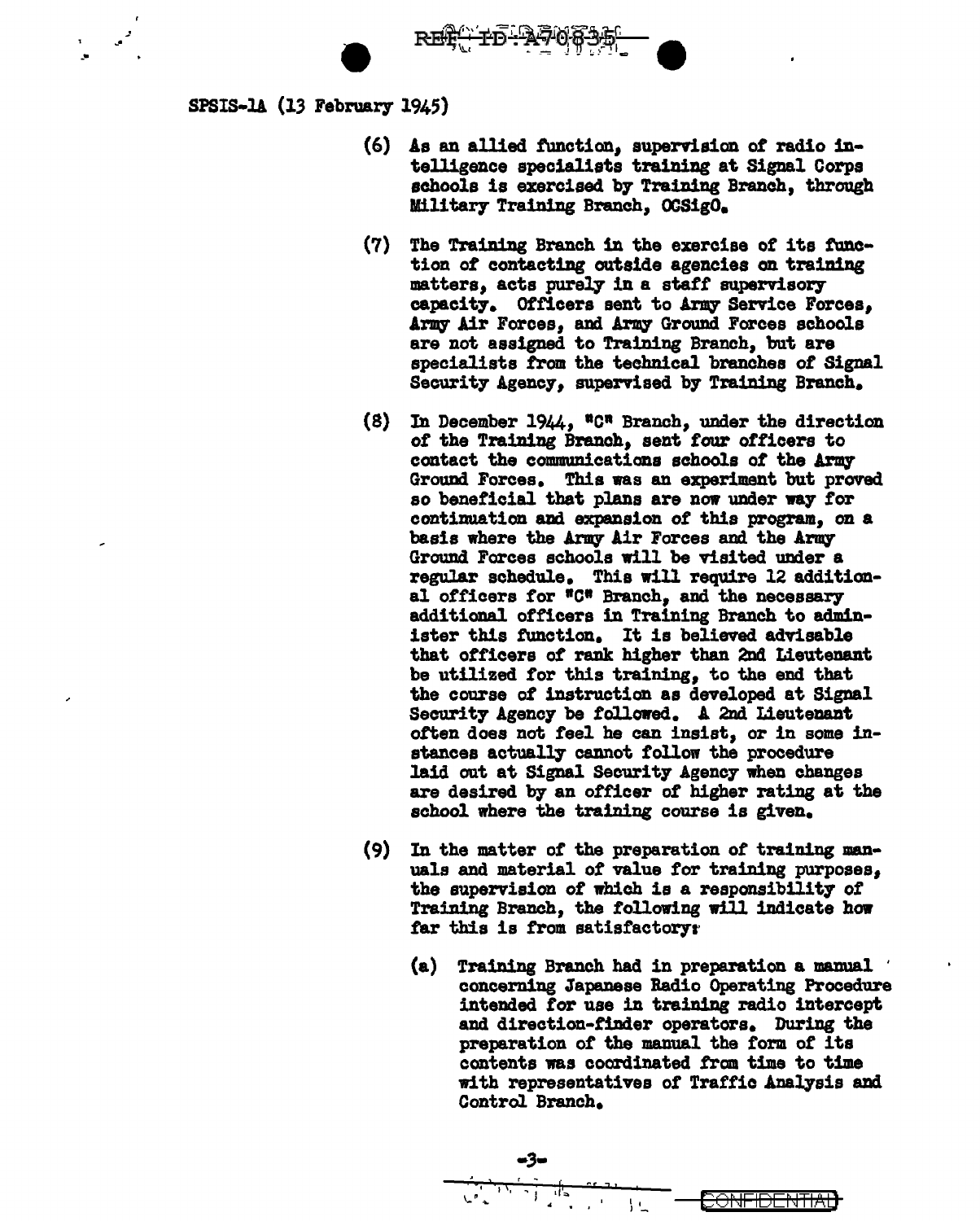**REE JO A 70835** 

 $SPSIS-L4$  (13 February 1945)

 $\label{eq:2.1} \alpha_{\rm{1}}=\alpha_{\rm{2}}^2$ 

- (b) On its completion it was formally sent to Traffic Analysis and Control Branch for comment, at which time Training Branch was informed that there was no need for the preparation of such a mamual since one on the same subject had just been completed by Intelligence Division.
- (c) The preparation of this manual by Training Branch involved the time of two officers and one civilian over a period of several months, and the manual as finally prepared consisted of approximately 30 or 40 pages.
- $(10)$ In the case of radio counter measures training, there is little coordination with Training Branch; rarely has Training Branch been consulted during the preparation of counter measures training materials, and Protective Security Branch maintains contacts direct with outside agencies in many instances. This procedure has been justified on the grounds of security, but it is believed that this material is of no higher classification than cryptanalysis or traffic analysis.

b. To exercise staff supervision over all civilian and military training within Signal Security Agency, coordinating training of military personnel with Training Officer, Second Signal Service Battalion.

c. To maintain liaison with field units regarding training and technical opersting problems, and further, to exercise staff supervision over training of such radio intelligence units as are under supervisory control of Army Service Forces.

d. To maintain and operate a film library.

6. The following comments are offered in connection with the control analysis study of Training Branch:

a. It is believed to be self-evident that the goal of standardizing communications training throughout the Army Service Forces, Army Air Forces and Army Ground Forces can be reached only with difficulty if there is not coordination at Signal Security Agency between Training Branch and the interested agencies.

b. The preparation of all booklets and training materials should be under the direct supervision of Training Branch as required by their assigned mission.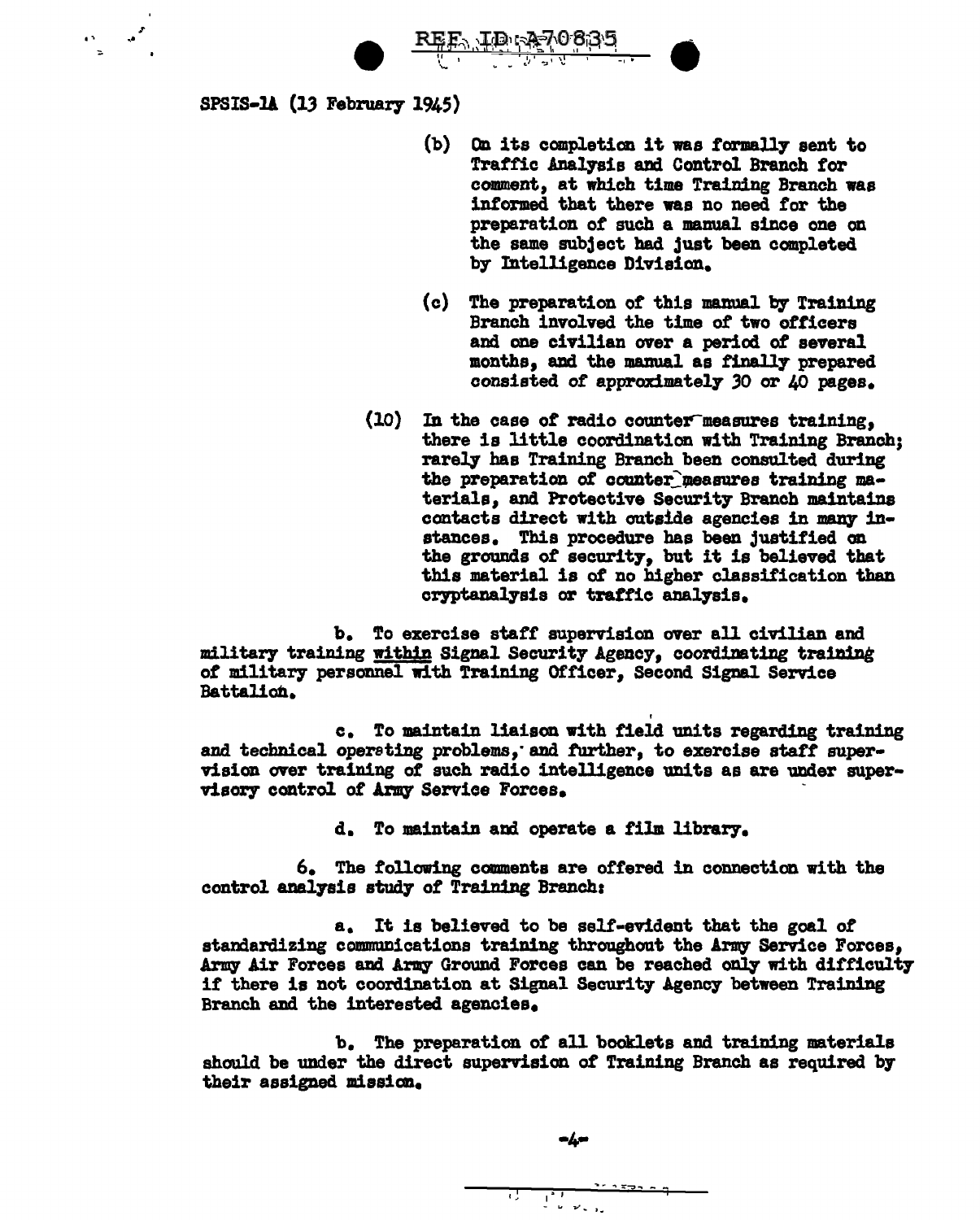

 $SPSIS-1A$  (13 February 1945)

c. Training Branch should be the sole contact with outside agencies in training matters and everything relevant to training should clear through Training Branch.

d. The present lack of coordination with Signal Security Agency is not any more the fault of the branches than it is of Training Branch. Unless Training Branch can actually be of value in coordinating the training, naturally there is little enthusiasm on the part of these branches to consult Training Branch.

II. ACTION RECOMMENDEQ.

1. That the reorganization suggested be effected so that the responsibilities of each allied section chief in Training Branch are definitely designated.

2. That Training Branch conault with each interested branch and establish a definite standard operating procedure as to:

a. Responsibility of Training Branch for all training matters.

b. Coordination *ot* preparation of all training material.

c. Establishment of definite understanding as to staff supervision to be exercised by Training Branch.

Sarce P. Cook

Colonel, Signal Corps

*3* Incle. Incl  $1 - T/0$ Incl 2 - Chart Incl 3 - Reorganization

Rutt Concer Office

-5-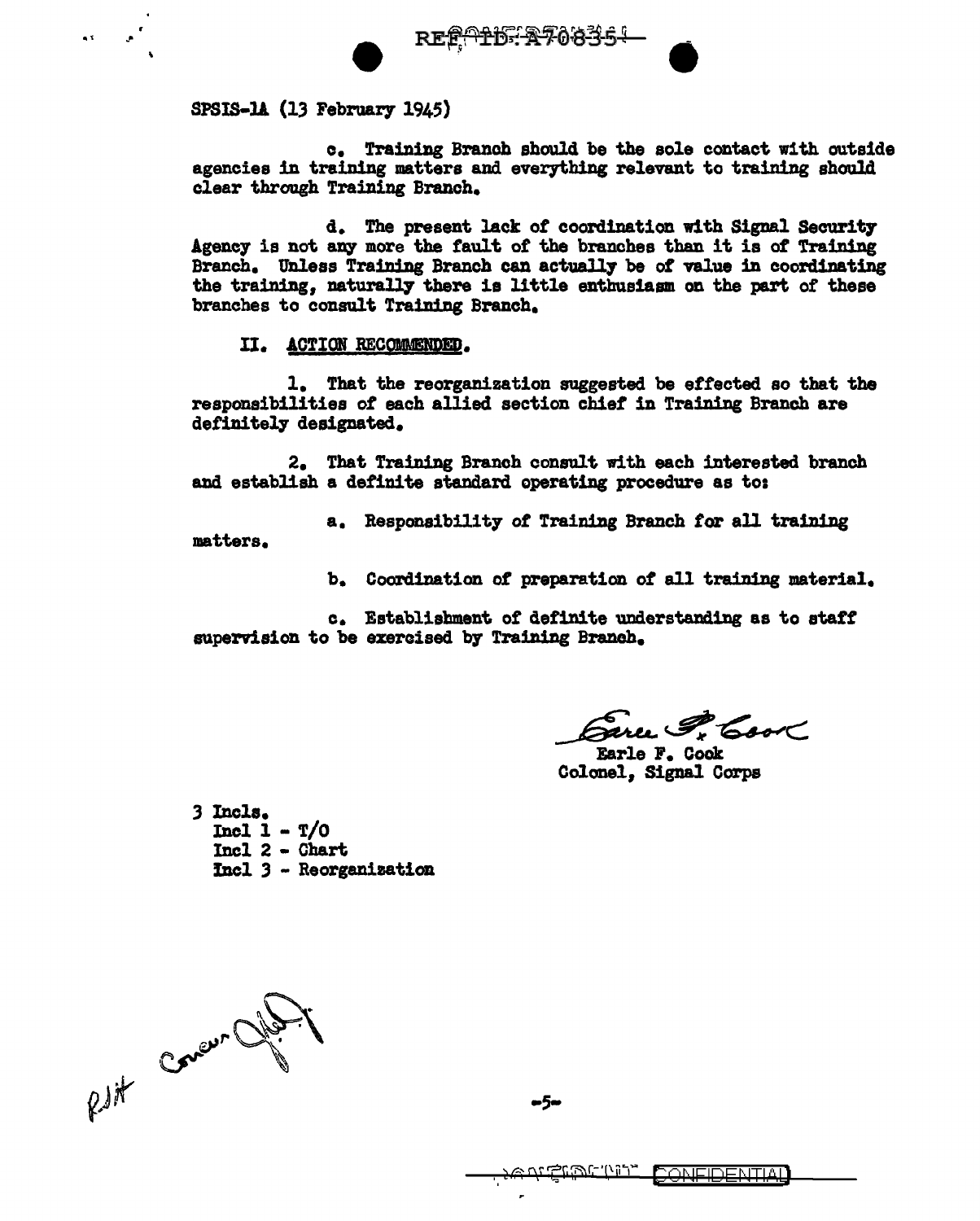

## TRAINING BRANCH TABLE OF CRGANIZATION

 $\cdot$ 

# **Military Personnel**

|                    | <b>Authorized</b> | <u>Actual</u>           |
|--------------------|-------------------|-------------------------|
| <b>Colonel</b>     | Ω                 | O                       |
| Lt. Colonel        | 1                 | 0                       |
| Major              | 1                 | 0                       |
| Captain            | 4                 | $\overline{\mathbf{3}}$ |
| 1st Lieutenant     | 6                 | 6                       |
| 2nd Lieutenant     | 9                 | 7                       |
| Total              | 21                | 16                      |
| Enlisted Women T/3 | 1                 | O                       |
| Enlisted Women T/4 | 1                 | 2                       |
|                    |                   |                         |
| Total              | 2                 | 2                       |

# Civilian Personnel

. . . . . . . . . . .

 $\bullet$ 

 $\mathbf{1}$ 

8

4

 $\boldsymbol{7}$ 

 $\overline{\mathbf{z}}$ 

22



 $Q_{i+1}$ 

÷

 $\frac{1}{3}$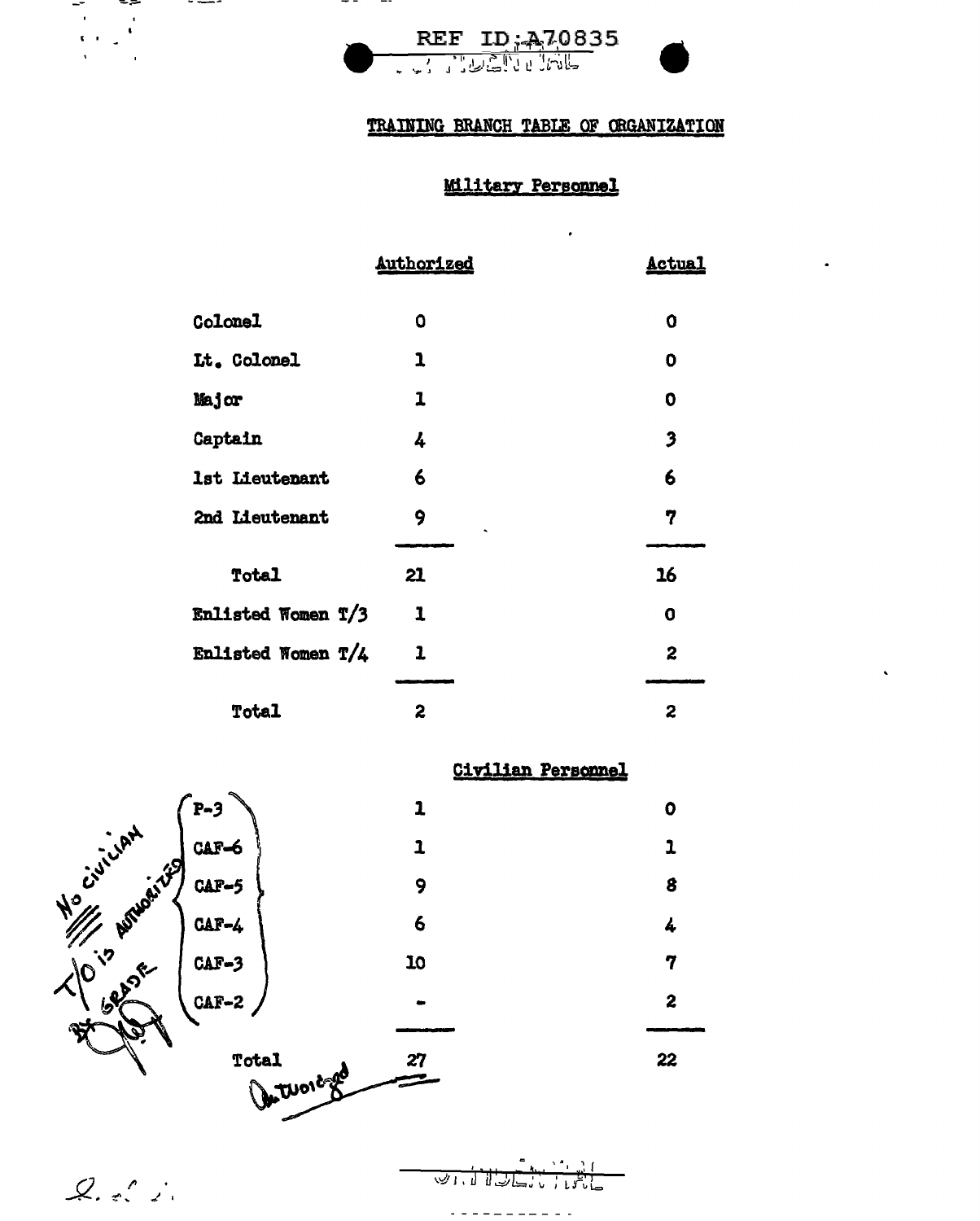# REF ID: A70835-DENTIAL

e.





Fuel. a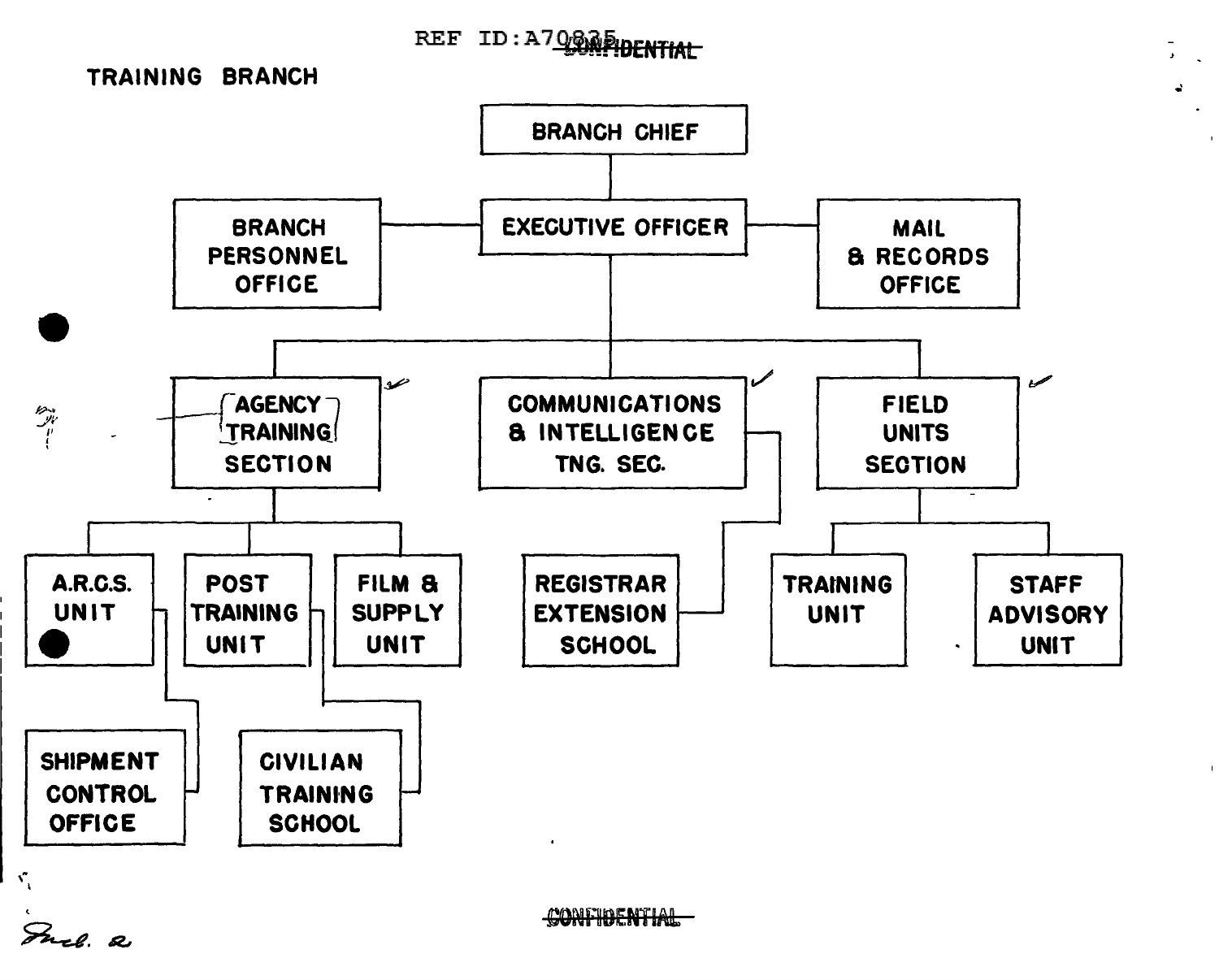

## Objective

 $\mathcal{L} = \frac{1}{2} \sum_{i=1}^{n} \frac{1}{i}$ 

To organize the Training Branch so it may most effectively execute the mission assigned under Signal Security Agency "Standard Operating Procedure - Organization."

### Discussion

1. The function of this branch is largely a staff function. The results achieved will depend to a great extend on the degree *ot* coordination and cooperation this branch can effect, not only with the Army Air Forces, Army Ground Forces and Army Service Forces agencies contacted, but with the technical branches within Signal Security Agency. To achieve this end it is essential that the Branch Chief be relieved of detail so that he can personally devote his time to securing this all essential coordination, and the actual execution *ot* plans agreed on be left to subordinates who are charged with definite responsibility for their individual function.

2. To achieve this end the operations of this branch would be conducted by a Branch Chief and his Executive, plus a staff consisting *ot*  the chiefs of the three major units, following:

a. Agency Training Unit. (Training inside Signal Security Agency)

L

b. Communications and Intelligence Training Unit. (Training of agencies outside Signal Security Agency.

- c. Field Unit Section.
- 3. The responsibilities *ot* these staff officers are as follows:.
	- a. Branch Chief
		- (1) Responsible all operations Training Branch.
		- (2) Maintains personal liaison with branches or imits within Signal Security Agency and with OOSigO, Army Air Forces, Army Service Forces, and Army Ground Forces.
		- (3) Reviews personally and approves all curricula and other literature used in training.
	- b. Executive
		- (1) Executes such duties as assigned by Branch Chief.

 $Q_{\alpha}$  or  $g$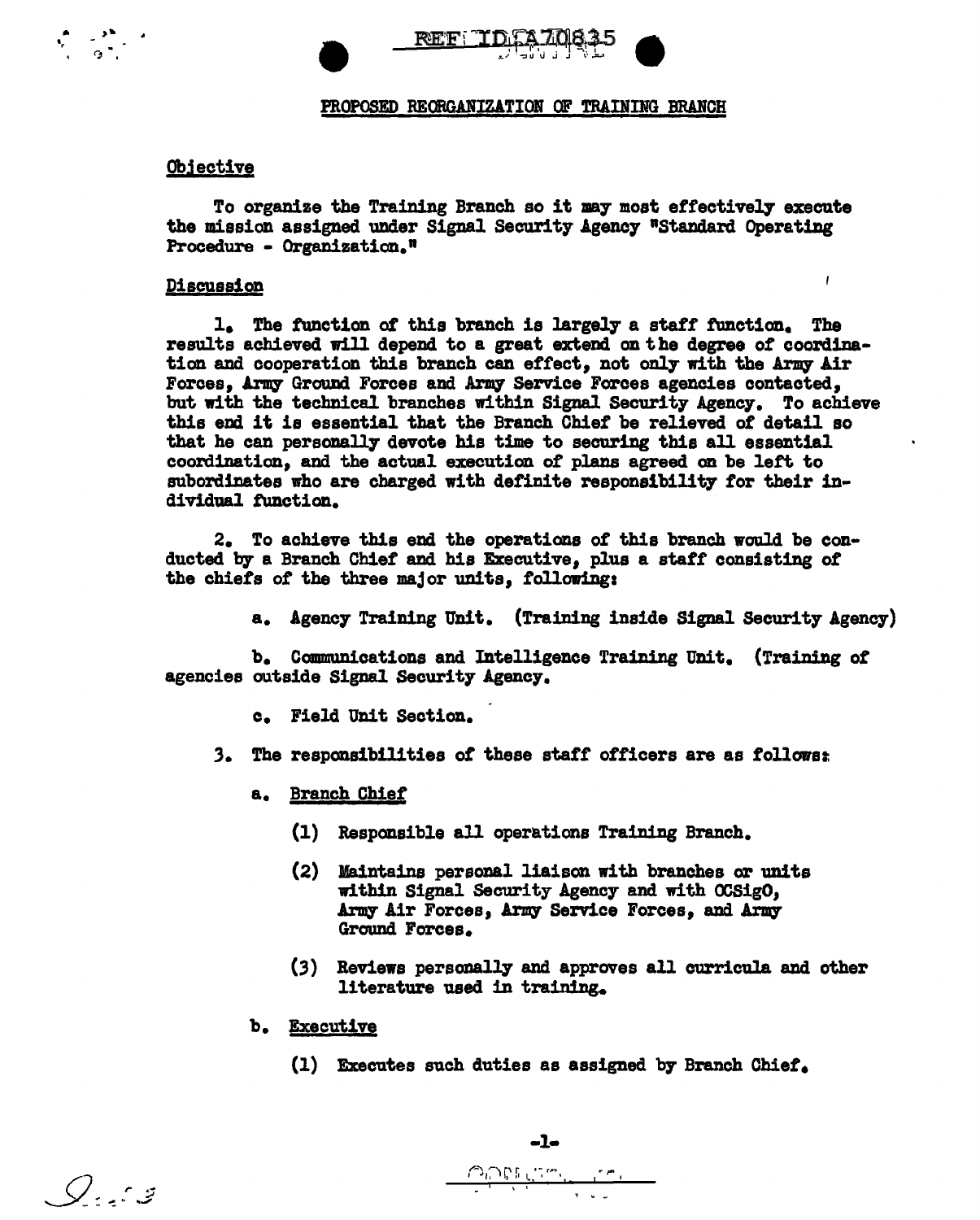



- (2) Represents Branch Chief' in his absence.
- (3) Responsible for Branch Personnel and Mail and Records.
- c. Agency Training Officer
	- $(1)$  (Responsible under Branch Chief for the coordination and staff supervision of all training within Signal Security Agency. military and civilian.
	- (2) Responsible under Branch Chief for the continuous review of all curricula and for dissemination of information regarding training courses to other units within Signal Security Agency.
- $\checkmark$  (3) Responsible for operation Civilian Training School.
- $(4)$  Responsible for operation Advanced Radio Communications School Unit.
	-
	- (5) Responsible for operation<sup>1</sup>/Film and Supply Unit.<br>(6) In general, would perform the necessary personnel (6) In general, would perform the necessary personnel functions incidental to the conducting of the Advanced Radio Communications School, and would in addition coordinate and maintain current information on all training carried out within the Agency by the Second Signal Service Battalion, and by field stations under the control of Signal Security Agency. This second category would include the training of civilians. pending their clearance and assignment to final jobs.
- d. Communications and Intelligence Training Officer
	- (1) Under Branch Chief' is responsible for execution of all details to supervise and coordinate the training instruction given to or by agencies outside Signal Security Agency, this training to include cryptographic training, transmission security training, intelligence training.
	- $(2)$  Would prepare schedules of training instructors to Army Service Forces, Army Air Forces and Army Ground Forces schools.
	- (3) Under Branch Chief would handle all correspondence with Army Service Forces, Army Air Forces and Army Ground Forces schools.
	- (4) · Would be responsible *tor* the preparation and dissemirmtion of literature needed in conducting this instruction.